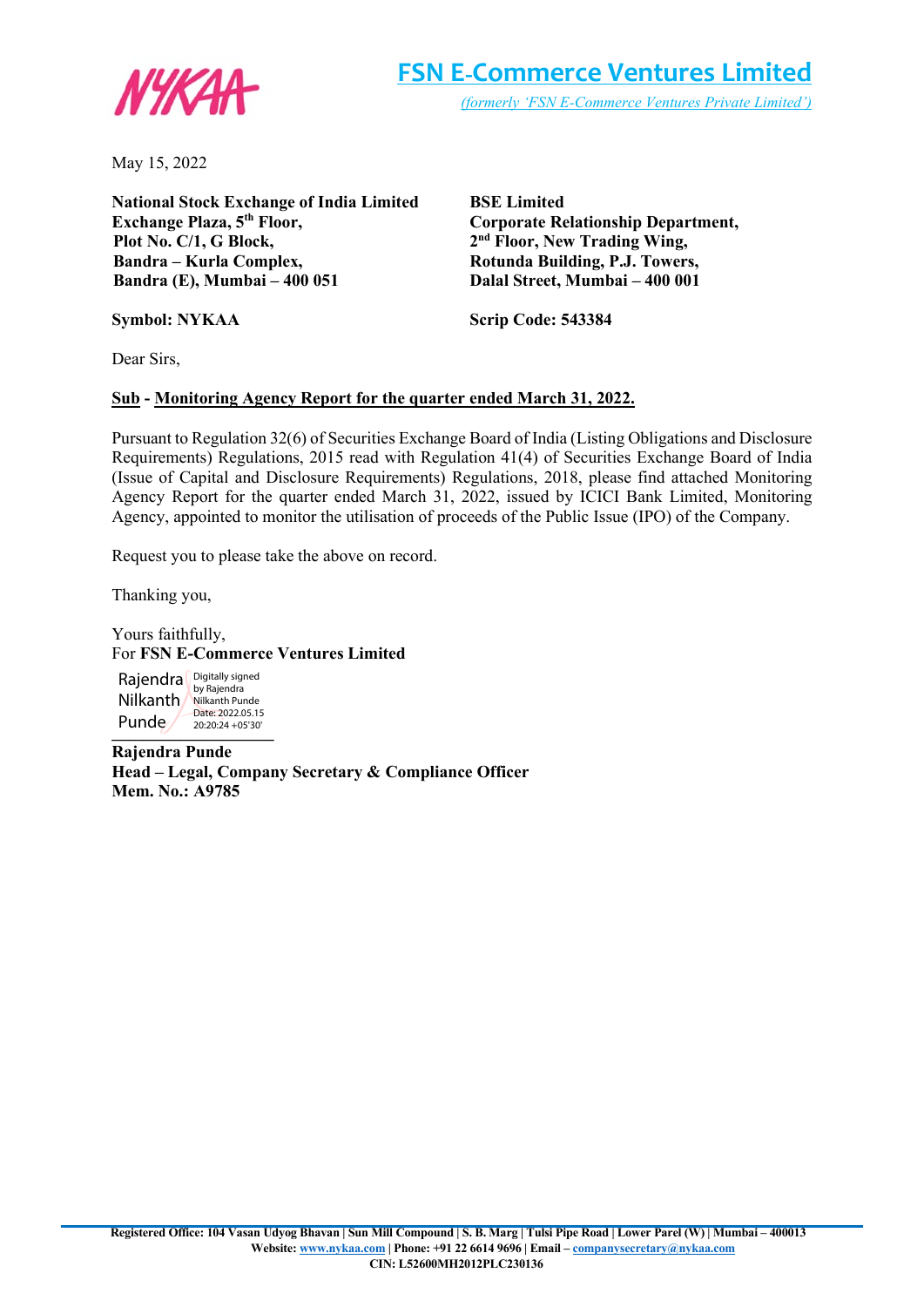

### Report of the Monitoring Agency

Name of the Issuer: FSN E-Commerce Ventures Limited For quarter ended: March 31, 2022 Name of the Monitoring Agency: ICICI Bank Limited

(a) Deviation from the objects: No deviation from the object

(b) Range of Deviation: Not applicable

Declaration:

We declare that this report is based on the format prescribed by the SEBI (ICDR) Regulations, 2018, We further declare that this report provides a true and fair view of the utilization of the issue proceeds.

We declare that we do not have any direct/indirect interest in or relationship with the issuer/promoters/ directors/management and also confirm that we do not perceive any conflict of interest in such relationship/interest while monitoring and reporting the utilization of the issue proceeds by the issuer.

Signature:

 $2.11$ 

Name of the Authorized Person/Signing Authority: Sagar Welekar Designation of Authorized person/Signing Authority: Chief Manager Seal of the Monitoring Agency: Date: 13-05-2022

**CICI Bank Limited**<br>**Regd. Office:** Tel.: (91-22) 2653 1414 **Regd. Office:** CICI Bank Tower, Tel.: (91-22) 2653 1414 ICICI Bank Towers Fax: (91-22) 2653 1122 Near Chakli Circle, Bandra-Kurla Complex Website www.icicibank.com Old Padra Rd, Mumbai 400 051, India CIN.: L65190GJ1994PLC021012 Vadodara 390 007, India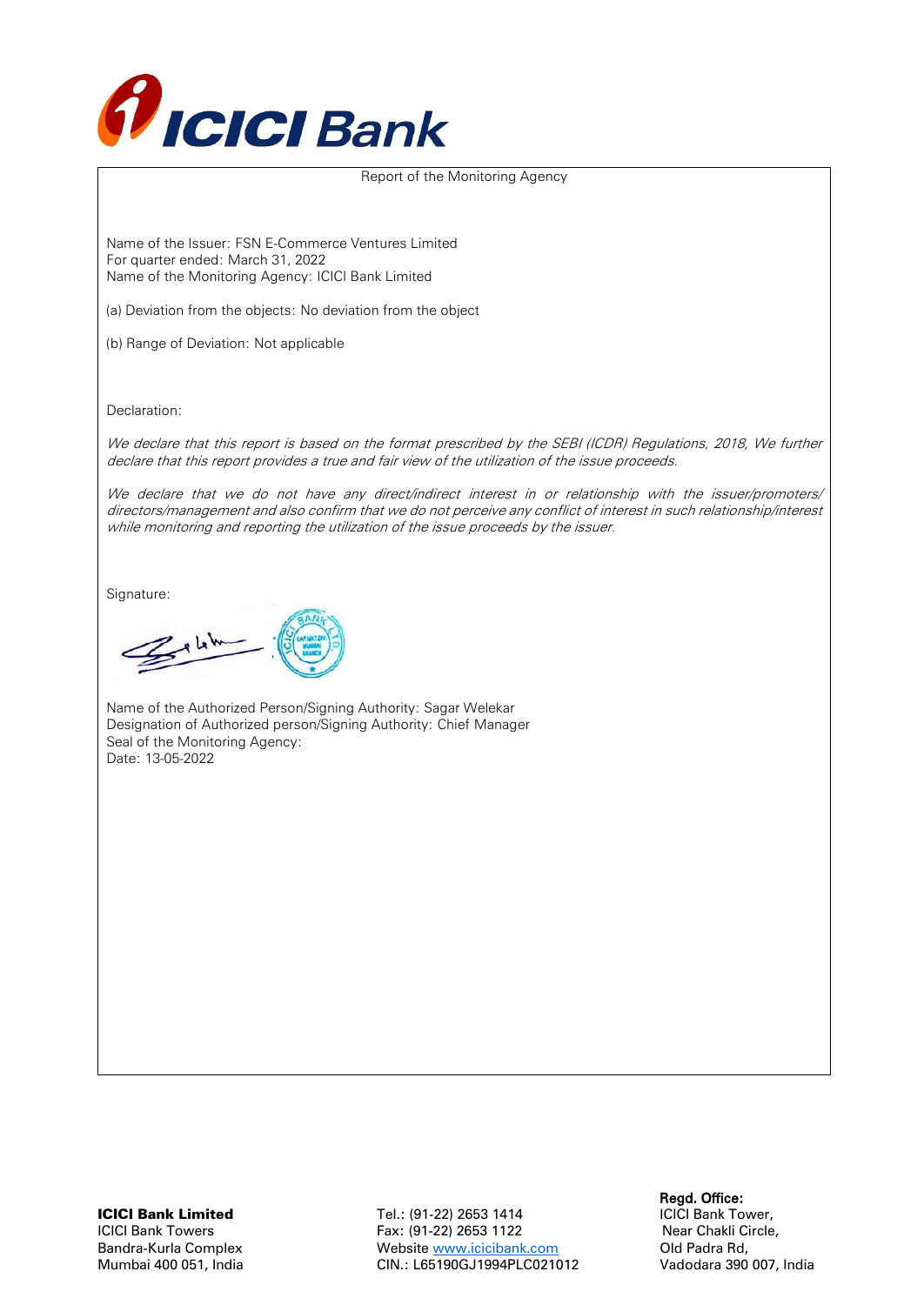

### 1) Issuer Details:

 Name of the issuer: FSN E-Commerce Ventures Limited Names of the promoter: Mrs. Falguni Nayar , Mr. Sanjay Nayar., Sanjay Nayar Family Trust & Falguni Nayar Family Trust Industry/sector to which it belongs: E Commerce business.

2) Issue Details:

Issue Period: Oct 28, 2021 to Nov 1, 2021 Type of issue (public/rights): Initial Public Offer

Type of specified securities: Equity Shares

Public Issue Grading, if any: NA

Issue size (` in million): : 53,497.24 (Including Fresh Issue of INR 6,300 Million)

3) Details of the arrangement made to ensure the monitoring of issue proceeds:

(Give item by item description for all the objects stated in offer document separately in following format)

| Particulars                                                                                                                          | Reply  | Comments of the<br>Monitoring Agency | Comments of the<br><b>Board of Directors</b> |
|--------------------------------------------------------------------------------------------------------------------------------------|--------|--------------------------------------|----------------------------------------------|
| Whether all utilization is as per the disclosures in the Offer<br>Document?                                                          | Yes/No | Yes                                  | Yes                                          |
| Whether shareholder approval has been obtained in case of material<br>deviations# from expenditures disclosed in the Offer Document? | Yes/No | <b>NA</b>                            | Not Applicable                               |
| Whether the means of finance for the disclosed objects of the issue<br>has changed?                                                  | Yes/No | No.                                  | No                                           |
| Is there any major deviation observed over the earlier monitoring<br>agency reports?                                                 | Yes/No | NA.                                  | Not Applicable                               |
| Whether all Government/statutory approvals related to the object(s)<br>have been obtained?                                           | Yes/No | <b>NA</b>                            | Not Applicable                               |
| Whether all arrangements pertaining to technical<br>assistance/collaboration are in operation?                                       | Yes/No | <b>NA</b>                            | Not Applicable                               |
| Are there any favorable events improving the viability of these<br>object(s)?                                                        | Yes/No | <b>NA</b>                            | Not Applicable                               |
| Are there any unfavorable events affecting the viability of the<br>object(s)?                                                        | Yes/No | <b>No</b>                            | Not Applicable                               |
| Is there any other relevant information that may materially affect the<br>decision making of the investors?                          | Yes/No | <b>NA</b>                            | No                                           |

### NA – represents Not Applicable

#Where material deviation may be defined to mean:

a) Deviation in the objects or purposes for which the funds have been raised

b) Deviation in the amount of fund actually utilized by more than 10% of the amount projected in the offer documents.

Regd. Office:<br>191-22) 2653 1414 Tel.: (91-22) 2653 1414 ICICI Bank Tower, Tel.: (91-22) 2653 1414 ICICI Bank Towers Fax: (91-22) 2653 1122 Near Chakli Circle, Bandra-Kurla Complex Website www.icicibank.com Old Padra Rd, Mumbai 400 051, India CIN.: L65190GJ1994PLC021012 Vadodara 390 007, India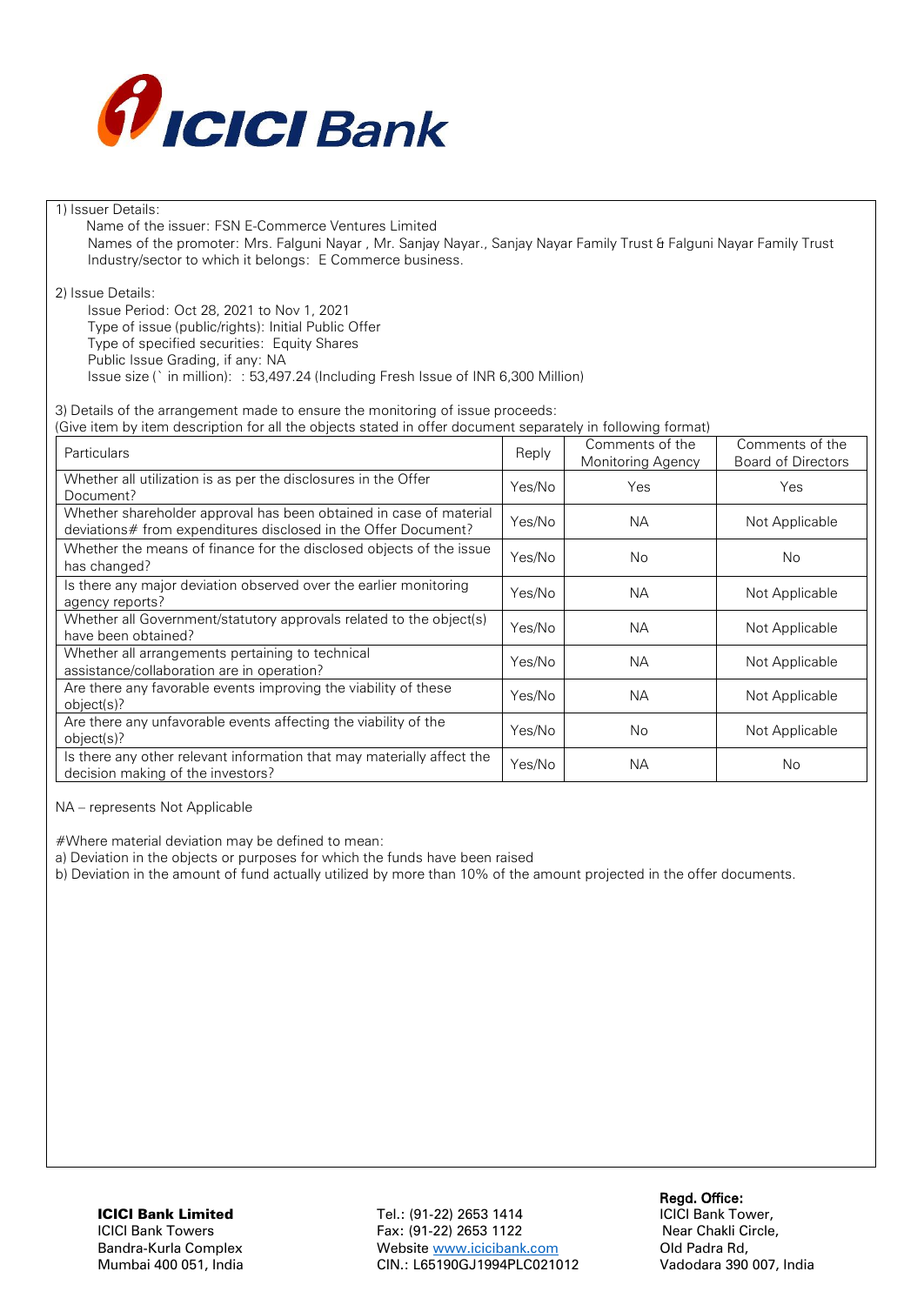

4) Details of object(s)s to be monitored:

## (i) Cost of object(s)- INR in Million

|                  |                                                                                                                                                                                                                 |                                             |                 | Comments                   | Comments of Board of Directors |                                 |                                                |  |
|------------------|-----------------------------------------------------------------------------------------------------------------------------------------------------------------------------------------------------------------|---------------------------------------------|-----------------|----------------------------|--------------------------------|---------------------------------|------------------------------------------------|--|
| Sr.<br><b>No</b> | Item Head                                                                                                                                                                                                       | Original Cost<br>(as per Offer<br>Document) | Revised<br>Cost | Ωf<br>Monitoring<br>Agency | Reason<br>of cost<br>revision  | Proposed<br>financing<br>option | Particulars of<br>firm<br>arrangements<br>made |  |
| $\mathbf{1}$     | Investment in certain of our<br>Subsidiaries, namely, FSN<br>Brands and / or Nykaa Fashion<br>for funding the set-up of new<br>retail stores                                                                    | 420.00                                      | <b>NA</b>       | <b>No</b><br>Comments      | <b>NA</b>                      | <b>NA</b>                       | <b>NA</b>                                      |  |
| 2.               | Capital expenditure to be<br>incurred by our Company and<br>investment in certain of our<br>Subsidiaries, namely, Nykaa<br>ERetail, FSN Brands and Nykaa<br>Fashion for funding the set-up<br>of new warehouses | 420.00                                      | <b>NA</b>       | <b>No</b><br>Comments      | <b>NA</b>                      | <b>NA</b>                       | <b>NA</b>                                      |  |
| 3.               | Repayment or prepayment of<br>outstanding borrowings<br>availed by our Company and<br>one of our Subsidiaries,<br>namely, Nykaa E-Retail                                                                        | 1,560,00                                    | <b>NA</b>       | <b>No</b><br>Comments      | <b>NA</b>                      | <b>NA</b>                       | <b>NA</b>                                      |  |
| 4                | Expenditure to acquire and<br>retain customers by enhancing<br>the visibility and awareness of<br>our brands                                                                                                    | 2,340.00                                    | <b>NA</b>       | <b>No</b><br>Comments      | <b>NA</b>                      | <b>NA</b>                       | <b>NA</b>                                      |  |
| 5                | General corporate purposes                                                                                                                                                                                      | 1,269.51                                    | <b>NA</b>       | <b>No</b><br>Comments      | <b>NA</b>                      | <b>NA</b>                       | <b>NA</b>                                      |  |
|                  | Total                                                                                                                                                                                                           | 6,009.51                                    |                 |                            |                                |                                 |                                                |  |

(ii) Progress in the object(s)- INR in Million

| Sr. |    | Item Head                                                                                                                                                | Amount<br>as<br>proposed | Amount utilized                         |                       |                                 | Total<br>unutilized<br>Amount | Comments<br>of<br>Monitoring<br>Agency |                            | Comments of<br><b>Board of Directors</b> |
|-----|----|----------------------------------------------------------------------------------------------------------------------------------------------------------|--------------------------|-----------------------------------------|-----------------------|---------------------------------|-------------------------------|----------------------------------------|----------------------------|------------------------------------------|
|     | No |                                                                                                                                                          | in Offer<br>Document     | As at<br>Beginning<br>of the<br>quarter | During the<br>quarter | At the end<br>of the<br>quarter |                               |                                        | Reason<br>of idle<br>funds | Proposed<br>Course<br>of Action          |
|     | 1  | Investment in<br>certain of our<br>Subsidiaries,<br>namely, FSN<br>Brands and / or<br>Nykaa Fashion<br>for funding the<br>set-up of new<br>retail stores | 420.00                   | 0.00                                    | 4.20                  | 4.20                            | 415.80                        | <b>No</b><br>Comments                  | <b>NA</b>                  | <b>NA</b>                                |
|     | 2. | Capital<br>expenditure to<br>be incurred by                                                                                                              | 420.00                   | 0.00                                    | 13.47                 | 13.47                           | 406.53                        | No.<br>Comments                        | NA.                        | <b>NA</b>                                |

**CICI Bank Limited**<br>**Regd. Office:** Tel.: (91-22) 2653 1414 **Regd. Office:** CICI Bank Tower, Tel.: (91-22) 2653 1414 ICICI Bank Towers Fax: (91-22) 2653 1122<br>Bandra-Kurla Complex Fax: Website www.icicibank.com Cld Padra Rd, Website www.icicibank.com Mumbai 400 051, India CIN.: L65190GJ1994PLC021012 Vadodara 390 007, India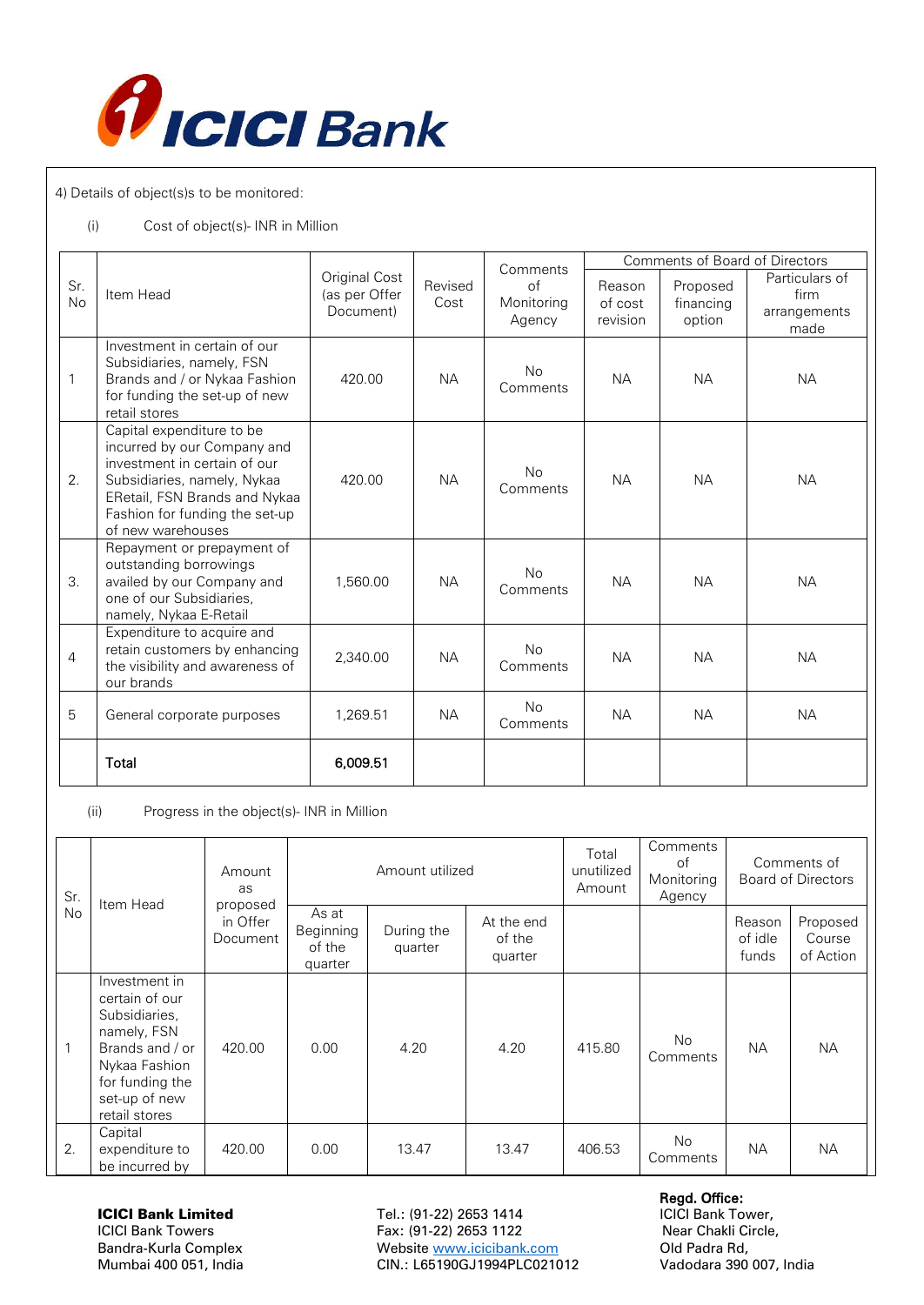

|                | our Company<br>and investment  |          |          |        |          |          |           |           |           |
|----------------|--------------------------------|----------|----------|--------|----------|----------|-----------|-----------|-----------|
|                | in certain of                  |          |          |        |          |          |           |           |           |
|                | our                            |          |          |        |          |          |           |           |           |
|                | Subsidiaries,<br>namely, Nykaa |          |          |        |          |          |           |           |           |
|                | ERetail, FSN                   |          |          |        |          |          |           |           |           |
|                | Brands and                     |          |          |        |          |          |           |           |           |
|                | Nykaa Fashion                  |          |          |        |          |          |           |           |           |
|                | for funding the                |          |          |        |          |          |           |           |           |
|                | set-up of new                  |          |          |        |          |          |           |           |           |
|                | warehouses                     |          |          |        |          |          |           |           |           |
|                | Repayment or<br>prepayment of  |          |          |        |          |          |           |           |           |
|                | outstanding                    |          |          |        |          |          |           |           |           |
|                | borrowings                     |          |          |        |          |          |           |           |           |
| 3.             | availed by our                 | 1,560.00 | 1,560.00 | 0.00   | 1,560.00 | 0.00     | <b>No</b> | <b>NA</b> | <b>NA</b> |
|                | Company and                    |          |          |        |          |          | Comments  |           |           |
|                | one of our<br>Subsidiaries,    |          |          |        |          |          |           |           |           |
|                | namely, Nykaa                  |          |          |        |          |          |           |           |           |
|                | E-Retail                       |          |          |        |          |          |           |           |           |
|                | Expenditure to                 |          |          |        |          |          |           |           |           |
|                | acquire and                    |          |          |        |          |          |           |           |           |
|                | retain                         |          |          |        |          |          | <b>No</b> |           |           |
| $\overline{4}$ | customers by<br>enhancing the  | 2,340.00 | 0.00     | 369.52 | 369.52   | 1,970.48 | Comments  | <b>NA</b> | <b>NA</b> |
|                | visibility and                 |          |          |        |          |          |           |           |           |
|                | awareness of                   |          |          |        |          |          |           |           |           |
|                | our brands                     |          |          |        |          |          |           |           |           |
|                | General                        |          |          |        |          |          | No        |           |           |
| 5              | corporate<br>purposes          | 1,269.51 | 149.72   | 251.33 | 401.05   | 868.46   | Comments  | <b>NA</b> | <b>NA</b> |
|                | Total                          | 6,009.51 | 1,709.72 | 638.52 | 2,348.24 | 3,661.27 |           |           |           |

(iii) Deployment of unutilized Public offer proceeds- INR In millions

| SI.<br>No      | Type of instrument and name<br>of the entity invested in | Amount<br>Invested | Maturity date | <b>Total Earning</b><br>upto Maturity<br>Period (Pre<br>$\text{Tax}$ )* | Return on<br>Investment<br>(ROI %) | Market Value as at<br>the end of quarter<br>31.03.2022* |
|----------------|----------------------------------------------------------|--------------------|---------------|-------------------------------------------------------------------------|------------------------------------|---------------------------------------------------------|
|                | Fixed Deposit - KMBL                                     | 100.00             | 05-04-2022    | 1.37                                                                    | 3.45%                              | 101.33                                                  |
| $\overline{2}$ | Fixed Deposit - KMBL                                     | 100.00             | 05-04-2022    | 1.37                                                                    | 3.45%                              | 101.33                                                  |
| 3              | Fixed Deposit - KMBL                                     | 100.00             | 05-04-2022    | 1.37                                                                    | 3.45%                              | 101.33                                                  |
| 4              | Fixed Deposit - KMBL                                     | 40.00              | 05-04-2022    | 0.48                                                                    | $3.00\%$                           | 40.46                                                   |
| 5              | Fixed Deposit - ICICI Bank Ltd                           | 15.38              | 07-04-2022    | 0.01                                                                    | 2.50%                              | 15.38                                                   |
| 6              | Fixed Deposit - ICICI Bank Ltd                           | 9.51               | 14-06-2022    | 0.22                                                                    | 4.40%                              | 9.63                                                    |
| 7              | Fixed Deposit - ICICI Bank Ltd                           | 19.50              | 30-06-2022    | 0.55                                                                    | 4.40%                              | 19.80                                                   |
| 8              | Fixed Deposit - ICICI Bank Ltd                           | 19.00              | 12-07-2022    | 0.57                                                                    | 4.40%                              | 19.29                                                   |
| 9              | Fixed Deposit-KMBL                                       | 50.00              | 20-07-2022    | 0.92                                                                    | 3.75%                              | 50.36                                                   |
| 10             | Fixed Deposit - KMBL                                     | 100.00             | 20-07-2022    | 1.85                                                                    | 3.75%                              | 100.72                                                  |
| 11             | Fixed Deposit - KMBL                                     | 150.00             | 20-07-2022    | 2.77                                                                    | 3.75%                              | 151.08                                                  |
| 12             | Fixed Deposit - KMBL                                     | 100.00             | 20-07-2022    | 1.85                                                                    | 3.75%                              | 100.72                                                  |
| 13             | Fixed Deposit - KMBL                                     | 100.00             | 20-07-2022    | 1.85                                                                    | 3.75%                              | 100.72                                                  |

**CICI Bank Limited**<br>**Regd. Office:** Tel.: (91-22) 2653 1414 **Regd. Office:** CICI Bank Tower, Tel.: (91-22) 2653 1414 ICICI Bank Towers Fax: (91-22) 2653 1122<br>Bandra-Kurla Complex Fax: Website www.icicibank.com Cld Padra Rd, Website www.icicibank.com Mumbai 400 051, India CIN.: L65190GJ1994PLC021012 Vadodara 390 007, India